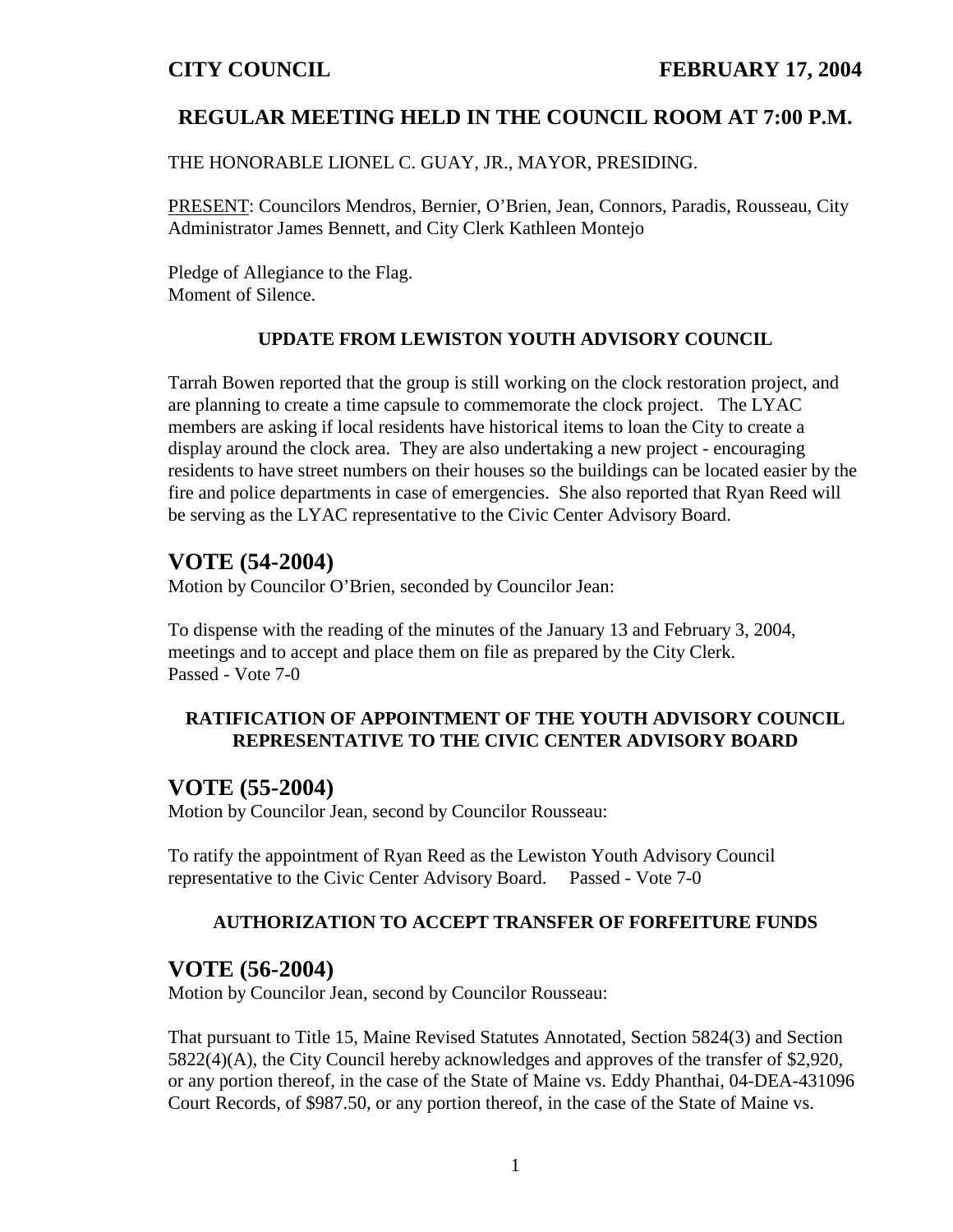Hasana Vongkaysone 04-DEA-431038 Court Records, and of a portion of the proceeds of the sale of a 1999 Honda Prelude, or any portion thereof, in the case of the State of Maine vs. Eddy Phanthai, 04-DEA-431166 Court Records. Being funds forfeited pursuant to court process. It is further acknowledged that these funds shall be credited to the 'City of Lewiston Drug Enforcement Program', funds to be deposited in Account No. 590-3514050 at People's Heritage Bank. Passed - Vote 7-0

### **ANNUAL APPOINTMENT OF PROXIES FOR LEWISTON-AUBURN RAILROAD BOARD OF DIRECTORS**

# **VOTE (57-2004)**

Motion by Councilor Jean, second by Councilor Rousseau:

To nominate Councilor Bernier, Paul Samson, Gerard J. Raymond, Richard R. Albert, Greg Hanscom and Mark Pellerin as proxies to serve on the Lewiston-Auburn Railroad Board of Directors for the 2004-2005 year term. Passed - Vote 7-0

## **FORMAL REQUEST TO PLANNING BOARD TO INITIATE AMENDMENTS TO THE LAND USE CODE**

# **VOTE (58-2004)**

Motion by Councilor Jean, second by Councilor Rousseau:

To request that the Planning Board review and consider changes to the Land Use Code regarding adult business establishments and eating & drinking establishments in the Urban Enterprise and Centreville districts. Passed - Vote 7-0

## **PUBLIC HEARING AND FINAL PASSAGE ON AN AMENDMENT TO THE CITY CODE FOR VEHICLES FOR HIRE**

Mayor Guay opened the public hearing. No members of the public spoke for or against this item. Mayor Guay then closed the hearing. Councilor Mendros asked about the clause requiring a taxi permit holder to have a valid State of Maine driver's license, stating that he was concerned if a local college student from outside of Maine wanted to get a part time job as a taxi driver, they would be prohibited from doing so. The City Administrator stated that he will ask the Police Chief about this situation, and if this will be a problem, it can be changed in the future.

# **VOTE (59-2004)**

Motion by Councilor Jean, second by Councilor Paradis:

That the proposed amendment to the City Code of Ordinances, Chapter 82 Vehicles for Hire, Article II, Taxicabs, Division 2. Licenses, Section 82-48, Standards for Denial and Section 82-54 Right to Appeal, receive final passage by a roll call vote. Passed - Vote 7-0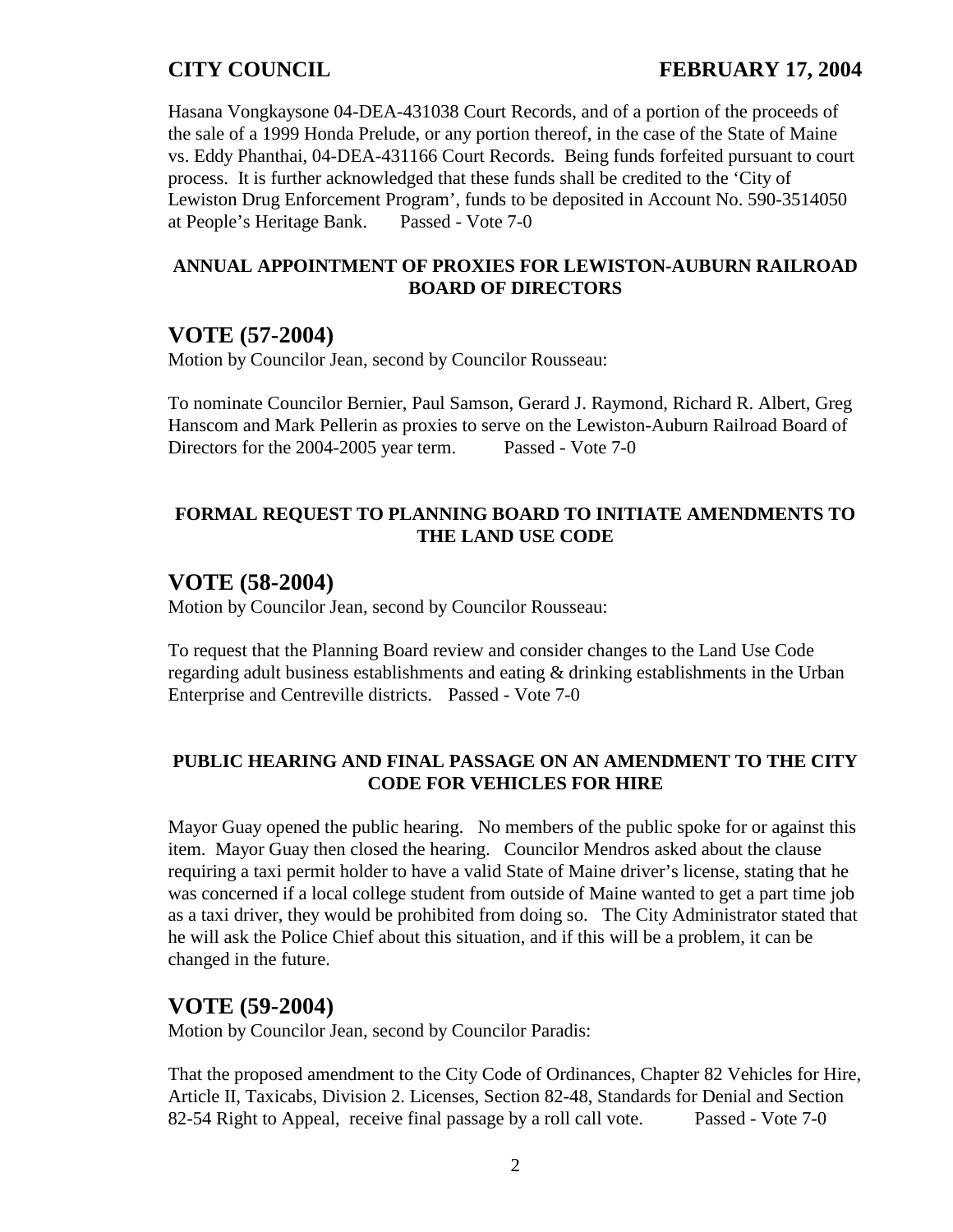## **CITY COUNCIL FEBRUARY 17, 2004**

### **PUBLIC HEARING AND FIRST PASSAGE REGARDING OPERATION OF NOISE-CREATING DEVICES UPON THE PUBLIC RIGHT OF WAYS**

Mayor Guay opened the public hearing. No members of the public spoke for or against this item. Mayor Guay then closed the hearing. Councilor Mendros stated that he feels the \$100 fine for the first offense is too high, stating that many of the people stopped for the noise might be high school students and he felt they should receive a warning first or a lower initial fine. Councilors Bernier and Jean stated they agree with Councilor Mendros that the first offense is to high. Councilor Connors stated that the noise issue in the City is a problem and is a violation of common courtesy, and the vehicle noise does irritate many people, noting that the high fees should deter people and that ignorance of the law is no excuse. Councilor Paradis said he feels the higher fines will help deter people from violating the ordinance, noting that citizens are familiar with the issue due to the publicity and awareness campaign on noise pollution started by the LYAC members. He also stated the LYAC members can promote awareness of the ordinance at the high school to kids who might play their car music too loud, stating it will become effective 30 days after final passage. Councilor O'Brien said that people are taking a deliberate action to create the noise and to disrupt to other people's lives, and suggested keeping the fine structure that the police department recommended. Mayor Guay said that he feels that people know exactly what they are doing when they play the music loud, and would like to see the City send a message that if people break the law, they will pay for it. Councilors Mendros said the believes that the people who are playing the loud music and abusing the system will get the point with the higher fee for the second offense, and would like to see the first offense to serve more as a warning.

## **VOTE (60-2004)**

Motion by Councilor Mendros, second by Councilor Jean:

To amend the fine for the first offense from \$100 to \$50. Passed - Vote 4-3 (Councilors O'Brien, Connors and Paradis)

### **VOTE (61-2004)**

Motion by Councilor Jean, second by Councilor Rousseau:

That the proposed amendment to the City Code of Ordinances, Chapter 50 "Offenses and Miscellaneous Provisions", Article VI. "Operation of Noise-Creating Devices upon the Public Right of Ways", receive first passage by a roll call vote and that the public hearing on said ordinance be continued to the meeting of March 2, 2004 for final passage. Passed - Vote 7-0

## **PUBLIC HEARING AND FIRST PASSAGE REGARDING THE AMUSEMENTS AND ENTERTAINMENT ORDINANCE**

The City Administrator explained this is one part of a multi-piece solution to try to address the issue of bars in the downtown area. He said the Planning Board is working on the changes to the Land Use Code and these will be presented to the Council at the next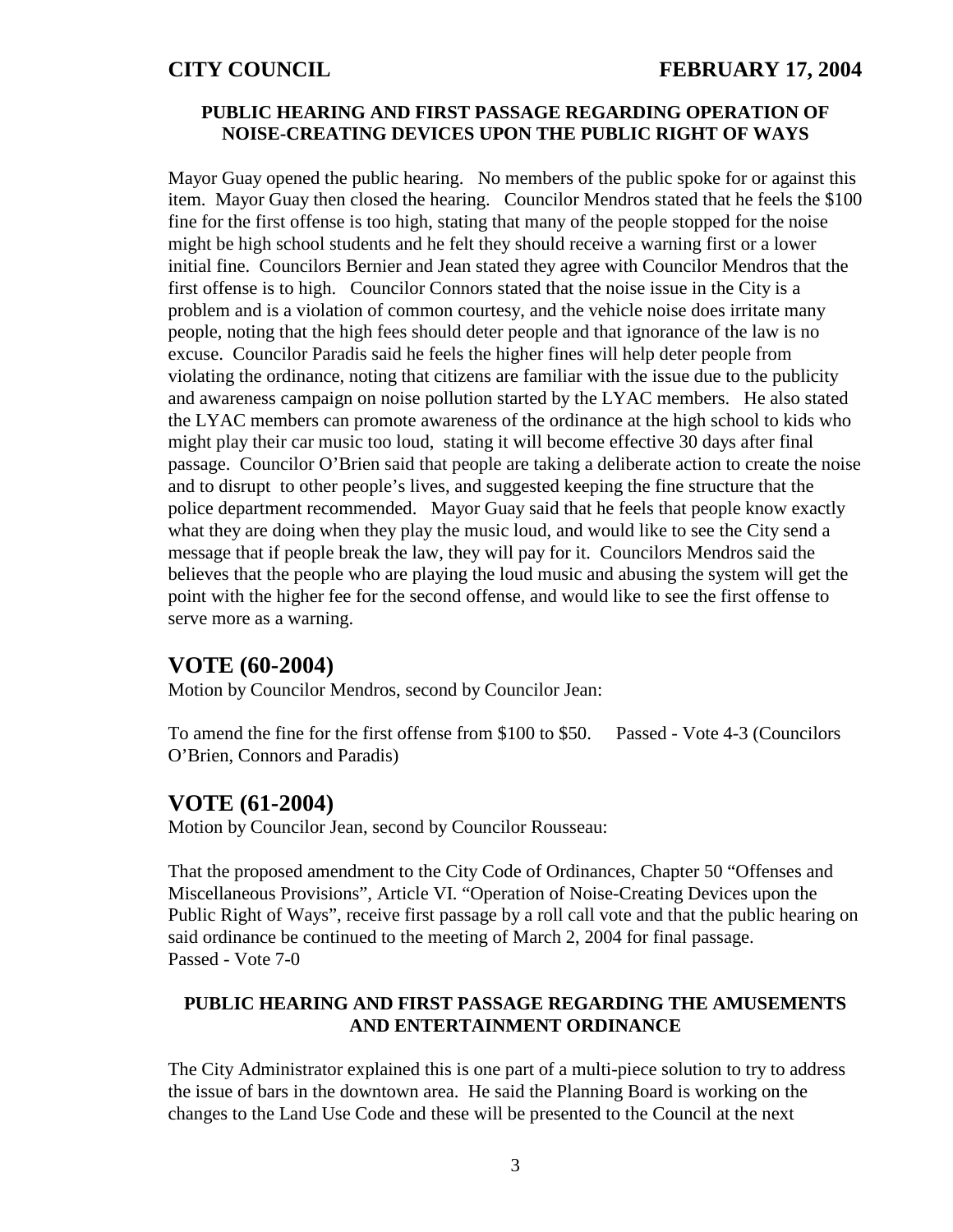meeting. This agenda item will create four categories for special amusement permits and allow the Council to attach conditions to permits. Councilor Paradis stated he wants to see standards and guidelines that the City can hold business owners accountable regarding problem patrons. He would like to see a set standard that business owners can follow, such as if there are more than a certain number of police calls in the police log for their business, their license might not be renewed. The City Administrator advised against this particular method, noting that the City does not want to have bar owners handling major patron problems by themselves when they really should be involving the police department, and said the Police Chief also mentioned this during last week's workshop. Councilor Paradis expressed his frustration in having the police officers "babysit" some of the patrons of these businesses. Mr. Bennett also stated that the regulations for the businesses also happen through issuance of their liquor license, not just the special amusement permit, and he said that the liquor licensing guidelines are strictly regulated via the state statutes, which would need to be changed to address some of Councilor Paradis' concerns. Mr. Bennett suggested allowing time for the Police Department's liquor enforcement policies and procedures to be put into use and then evaluating the problems after the procedures are used for a few months.

Mayor Guay opened the public hearing. Scott Verreault, representing The Gallery, expressed concerns about the upcoming proposed changes to the Land Use Code regarding limiting the number of special amusement permits in a particular area of the downtown, noting that he has two businesses next to each other. He also said that some businesses are afraid to call the police when they really need help, saying the calls will be reflected in their police log when the Council reviews the renewal of their special amusement permits. Mr. Verreault also said he has received reports of other bars allowing under aged drinking and he has concerns with the image this sends to Councilors when other bar owners are working hard to follow the laws. Mayor Guay then closed the hearing.

# **VOTE (62-2004)**

Motion by Councilor Jean, second by Councilor Connors:

That the proposed amendment to the City Code of Ordinances, Chapter 10 "Amusements and Entertainments", Article III. "Special Amusement Permit", Section 10-76, "Permit required" and Section 10-77, "Public Hearing", receive first passage by a roll call vote and that the public hearing on said ordinance be continued to the meeting of March 2, 2004 for final passage. Passed - Vote 7-0

### **GRANTING OF A SPECIAL AMUSEMENT PERMIT FOR BARNIES PLACE, 1065 SABATTUS STREET**

Mayor Guay opened the public hearing. No members of the public spoke for or against this item. Mayor Guay then closed the hearing.

## **VOTE (63-2004)**

Motion by Councilor Jean, second by Councilor Paradis:

To grant a Special Amusement Permit for Dancing and Entertainment to Barnies Place, 1065 Sabattus Street. Passed - Vote 7-0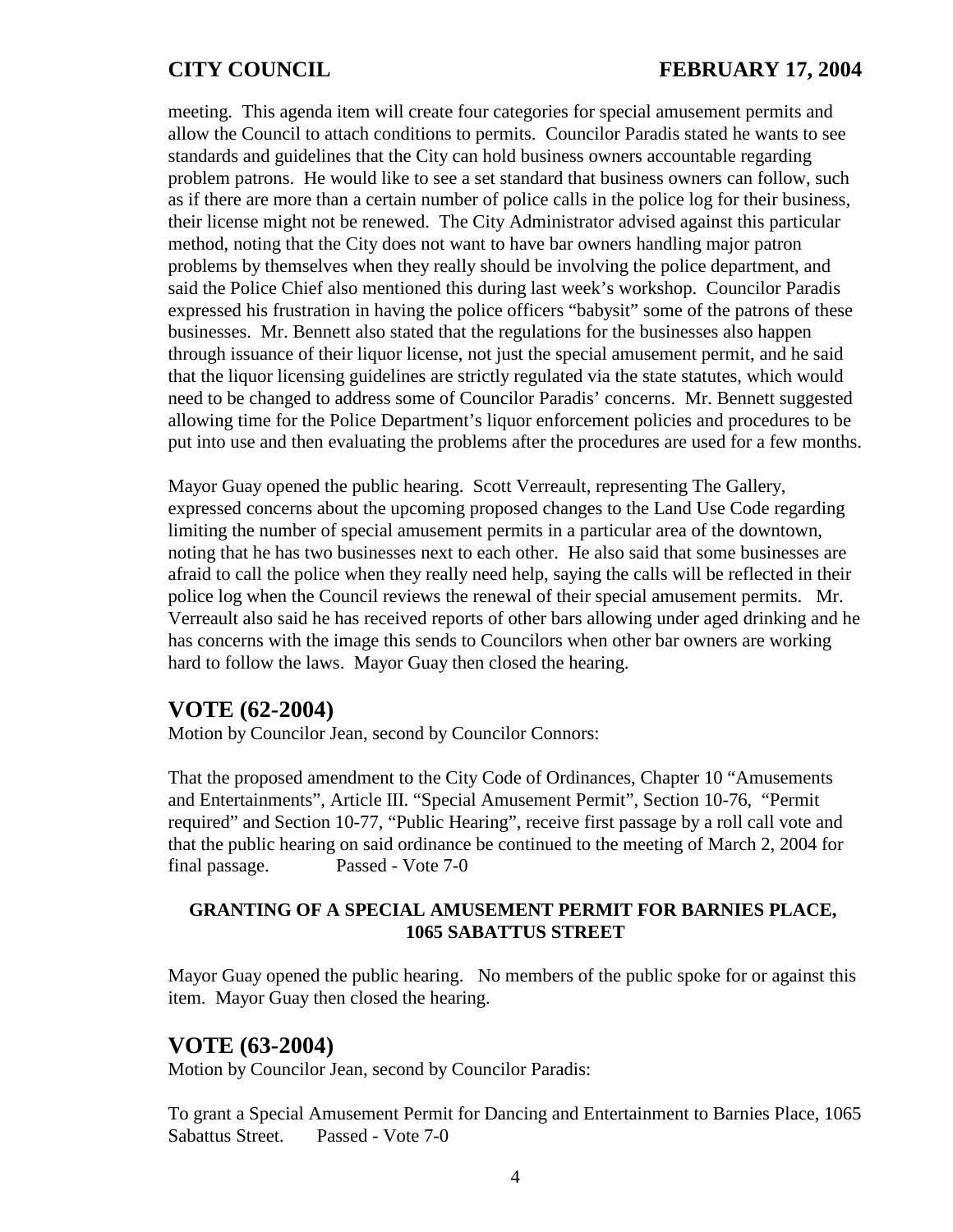## **AMENDMENTS TO THE JOINT TAX INCREMENT FINANCING POLICY**

Assistant City Administrator Greg Mitchell stated there are no major substantive changes to the policy, just minor changes to reflect the procedures the Cities are currently following. Councilor Connors inquired about the number of jobs required, as well as the fee charged to the businesses and the frequency of review, as defined in the Policy.

# **VOTE (64-2004)**

Motion by Councilor Jean, second by Councilor Paradis:

To approve the proposed amendments to the Joint Tax Increment Financing Policy, City Policy Manual Number 48, as recommended by the City Administrator. Passed - Vote 7-0

## **AMENDMENTS TO JOINT ECONOMIC DEVELOPMENT PROTOCOL POLICY**

# **VOTE (65-2004)**

Motion by Councilor Jean, second by Councilor Mendros:

To approve the proposed amendments to the Economic Development Policy, City Policy Manual Number 36, as recommended by the City Administrator. Passed - Vote 7-0

## **ASSIGNMENT AND ASSUMPTION OF AGREEMENT FOR THE PROMENADE MALL TAX INCREMENT FINANCING AGREEMENT**

Councilor Rousseau inquired about how many years were remaining in the current TIF, and the Finance Director stated it is a 15 year TIF which will end in the year 2012. Mr. Metivier said that all of the rights and obligations in the current TIF document will carry over to the new owner of the Mall property. Mr. Metivier stated the current owners are putting the corporation into a new LLC based in Maine. The new corporation will assume all obligations as the current LLC has in the TIF.

# **VOTE (66-2004)**

Motion by Councilor Jean, second by Councilor Paradis:

To approve the Assignment and Assumption of Agreement for the Promenade Mall Tax Increment Financing Agreement, and to authorize the City Administrator to execute the attached Agreement. Passed - Vote 7-0

## **DISPOSITION OF A PORTION OF PROPERTY AT 585-587 COLLEGE STREET**

Economic and Community Development Director Jim Andrews provided background on this item, stating that several years ago the City acquired the property as a tax acquired parcel, which has environmental issues and was the former Cote farm. He said that Roland Cote's property abuts this land, and his existing septic system is located on the City's property and is failing and needs to be replaced, and is asking to install the new system on the City's property because he does not have enough land. Mr. Andrews stated the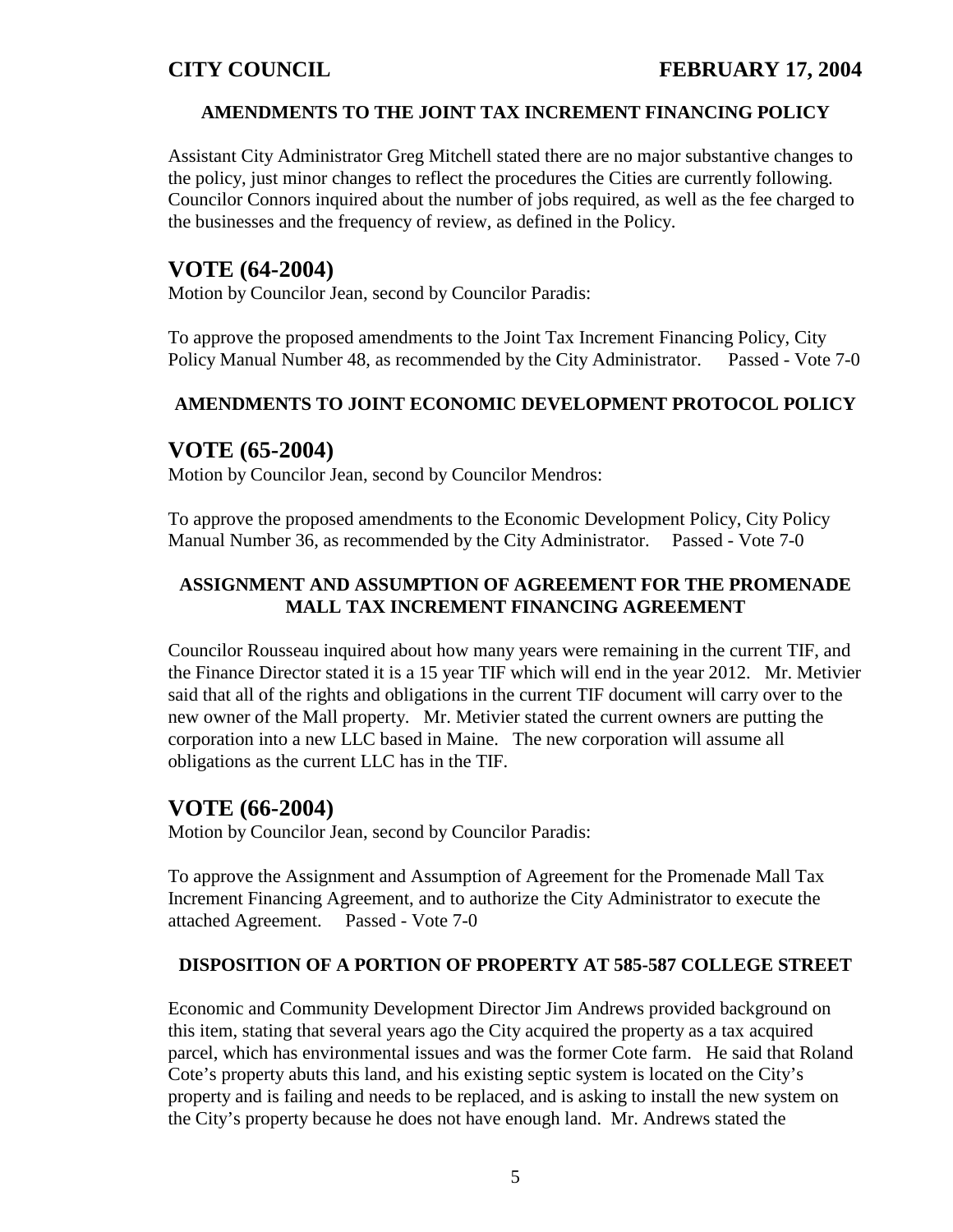municipal sewer lines do not extend this far on College Street. He also said the installation of a new system will solve some environmental issues on this property. Councilor Mendros noted that \$1000 is a good price for this land and wondered how close it is to market value. The City Administrator stated the value is more than just the cash, stating the benefit is the environmental clean up, and the piece of land is small, only enough to put the septic system on.

# **VOTE (67-2004)**

Motion by Councilor Jean, second by Councilor Mendros:

Be It Resolved by the City Council that the City Administrator be and hereby is authorized to dispose of a portion of the city owned property at 585-587 College Street, and to execute the Agreement for Purchase and Sale of Real Estate for this property, and that the City Administrator be and hereby is authorized to make, execute and deliver such deeds and other documents as he, in his discretion, may deem necessary or convenient to the accomplishment of such transaction. Passed - Vote 7-0

## **MUNICIPAL/STATE PROJECT AGREEMENT WITH MDOT REGARDING ANDROSCOGGIN RIVER GREENWAY PROJECT**

# **VOTE (68-2004)**

Motion by Councilor Jean, second by Councilor Paradis:

To authorize the City Administrator to enter into a Municipal/State Project Agreement with the Maine Department of Transportation for the design phase of the Androscoggin River Greenway Project. Passed - Vote 7-0

# **REPORTS AND UPDATES**

The City Administrator stated that Thursday night will be a re-dedication ceremony at the Civic Center and the facility's new name will be announced.

Councilor Bernier asked to have an update regarding the LUCCE, LLC activities with the Civic Center at future Council meetings. She also reported the proposed school budget is completed, and said the School Board and the Council will be meeting to hold a joint workshop on the budget.

## **OTHER BUSINESS**

No other business was presented at this time.